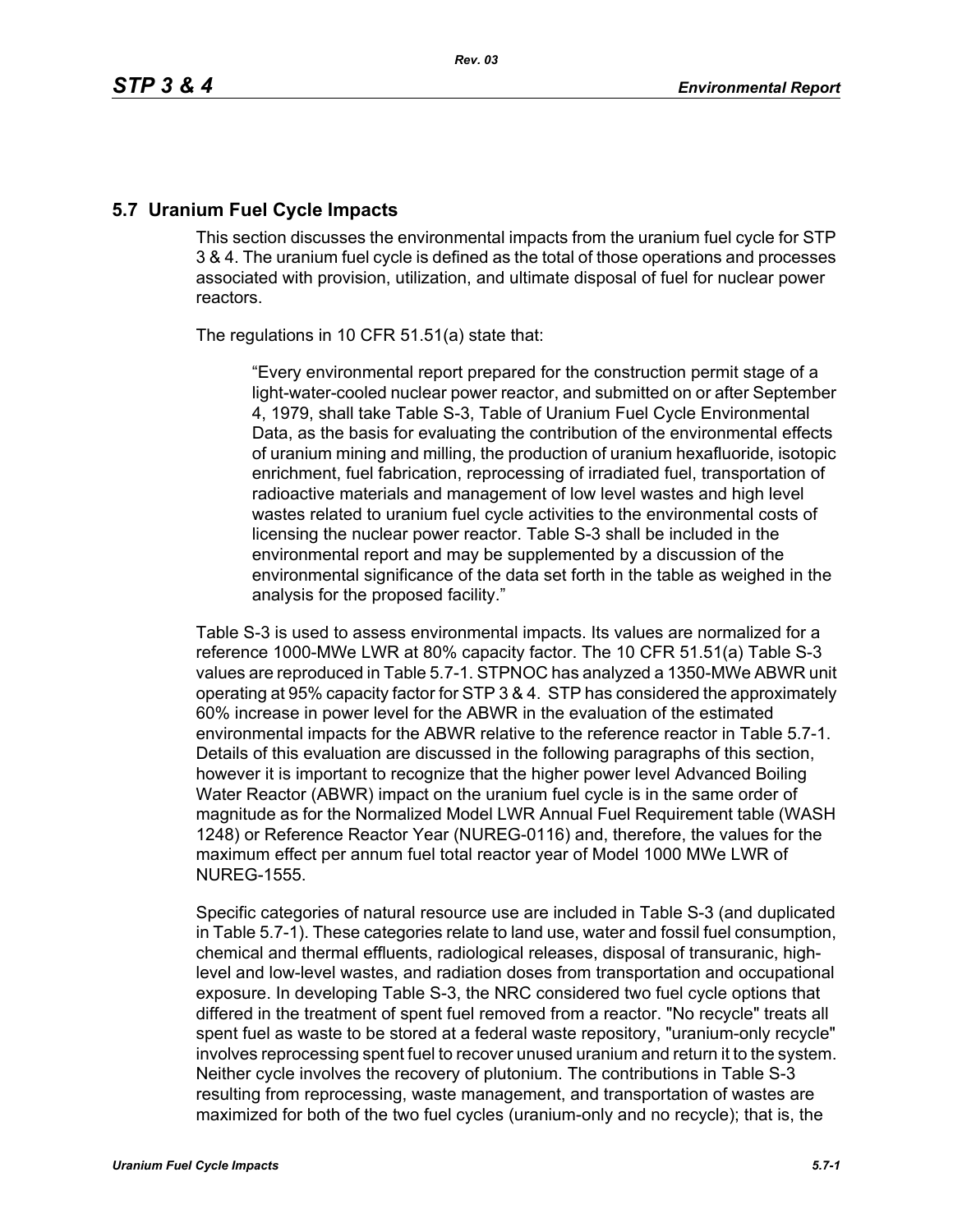identified environmental impacts are based on the cycle that results in the greater impact.

The Nuclear Nonproliferation Act of 1978, Pub. L. No. 95-242 (22 USC 3201 et seq.), has significantly affected the disposition of spent nuclear fuel by deferring indefinitely the commercial reprocessing and recycling of spent fuel produced in the U.S. commercial nuclear power program. While the ban on the reprocessing of spent fuel was lifted during the Reagan administration, economic circumstances changed, reserves of uranium ore increased, and the stagnation of the nuclear power industry provided little incentive for the industry to resume reprocessing. During the 109th Congress, the Energy Policy Act of 2005, Pub. L. No. 109-58 (119 Stat. 594 [2005]), was enacted. It authorized the DOE to conduct an advanced fuel recycling technology research and development program to evaluate proliferation-resistant fuel recycling and transmutation technologies that minimize environmental or public health and safety impacts. Consequently, while federal policy does not prohibit reprocessing, additional DOE efforts would be required before commercial reprocessing and recycling of spent fuel produced in the U.S. commercial nuclear power plants could commence.

The following assessment of the environmental impacts of the fuel cycle for an ABWR at the STP site is based on the values in Table S-3 and NRC's analysis of the radiological impacts from radon-222 and technetium-99 in NUREG-1437 (Reference 5.7-1) which STPNOC has reviewed and updated for this analysis. NUREG-1437 and Addendum 1 to the GEIS (Reference 5.7-2) provide a detailed analysis of the environmental impacts from the uranium fuel cycle. Although NUREG-1437 is specific to impacts related to license renewal, the information is relevant to this review because the ABWR design considered here is also a LWR and uses the same type of fuel.

The fuel cycle impacts in Table S-3 are based on a reference 1000 MWe LWR operating at an annual capacity factor of 80% for an electrical output of 800 MWe. STPNOC will operate two ABWR units at the site. The standard configuration (a single unit) will be used to evaluate uranium fuel cycle impacts relative to the reference reactor. In the following evaluation of the environmental impacts of the fuel cycle for the ABWR, STPNOC assumed a 1350 MWe reactor with a capacity factor of 95% for an electrical output of approximately 1280 MWe. The ABWR output is approximately 60% greater than the output used to estimate impact values in Table S-3 (reproduced in Table 5.7-1) for the reference reactor. As stated earlier in this section, data used for evaluation of the uranium fuel cycle environmental impact has been scaled from the reference reactor impacts to reflect the output of one ABWR.

NRC calculated the values in Table S-3 from industry averages for the performance of each type of facility or operation associated with the fuel cycle. NRC chose assumptions so that the calculated values will not be underestimated. This approach was intended to ensure that the actual values will be less than the quantities shown in Table S-3 for all LWR nuclear power plants within the widest range of operating conditions. Changes in the fuel cycle and reactor operations have occurred since Table S-3 was promulgated. For example, the estimated quantity of fuel required for a year's operation of a nuclear power plant can now reasonably be calculated assuming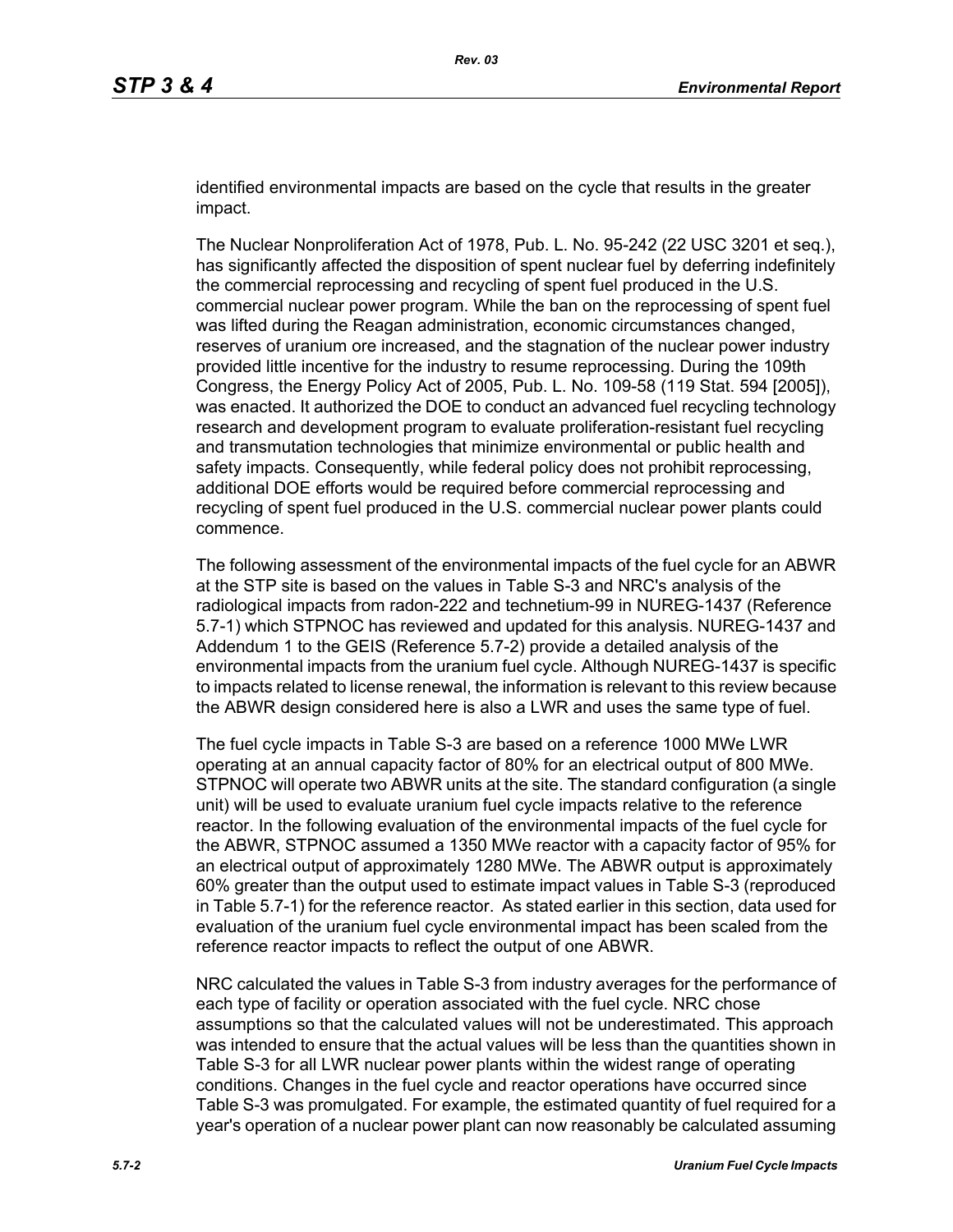a 60-year lifetime (40 years of initial operation plus a 20-year license renewal term). This was done in NUREG-1437 for both BWRs and PWRs, and the highest annual requirement (35 metric tonnes [MT] of uranium made into fuel for a BWR) was used in NUREG-1437 as the basis for the reference reactor year. A number of fuel management improvements have been adopted by nuclear power plants to achieve higher performance and to reduce fuel and enrichment requirements, reducing annual fuel requirements. Therefore, Table S-3 remains a conservative estimate of the environmental impacts of the fuel cycle fueling nuclear power reactors operating today.

Another change is the elimination of the U.S. restrictions on the importation of foreign uranium. The economic conditions of the uranium market now and in the foreseeable future favor full use of foreign uranium at the expense of the domestic uranium industry. These market conditions have forced the closing of most U.S. uranium mines and mills, substantially reducing the environmental impacts in the United States from these activities. However, the Table S-3 estimates have not been adjusted accordingly so as to ensure that these impacts, which will have been experienced in the past and may be fully experienced in the future, are considered. Factoring in changes to the fuel cycle suggests that the environmental impacts of mining and milling could drop to levels below those in Table S-3. Section 6.2.3 of NUREG-1437 discusses the sensitivity of these changes in the fuel cycle on the environmental impacts.

### **5.7.1 Land Use**

The total annual land requirements for the fuel cycle supporting an ABWR will be about 181 acres. Approximately 21 acres will be permanently committed land, and 160 acres will be temporarily committed. A "temporary" land commitment is a commitment for the life of the specific fuel cycle plant (e.g., a mill, enrichment plant, or succeeding plants). Following decommissioning, the land could be released for unrestricted use. "Permanent" commitments represent land that may not be released for use after decommissioning because decommissioning does not result in the removal of sufficient radioactive material to meet the limits of 10 CFR 20, Subpart E for release of an area for unrestricted use.

In comparison, a coal-fired plant with the same MWe output as the ABWR using stripmined coal requires the disturbance of about 320 acres per year for fuel alone. The impacts on land use from the uranium fuel cycle will be SMALL and will not warrant mitigation.

### **5.7.2 Water Use**

Principal water use for the fuel cycle supporting STP 3 & 4 will be that required to remove waste heat from the power stations supplying electricity to the enrichment process. Scaling from Table S-3, of the total annual water use of 1.82  $\times$  10<sup>10</sup> gallons for the ABWR fuel cycle, about  $1.78 \times 10^{10}$  gallons will be required for the removal of waste heat. Evaporative losses from fuel cycle process cooling will be about  $2.57 \times 10^8$ gallons per year and mine drainage will account for 2.04  $\times$  10<sup>8</sup> gallons per year. Impacts on water use from the uranium fuel cycle will be SMALL and will not warrant mitigation.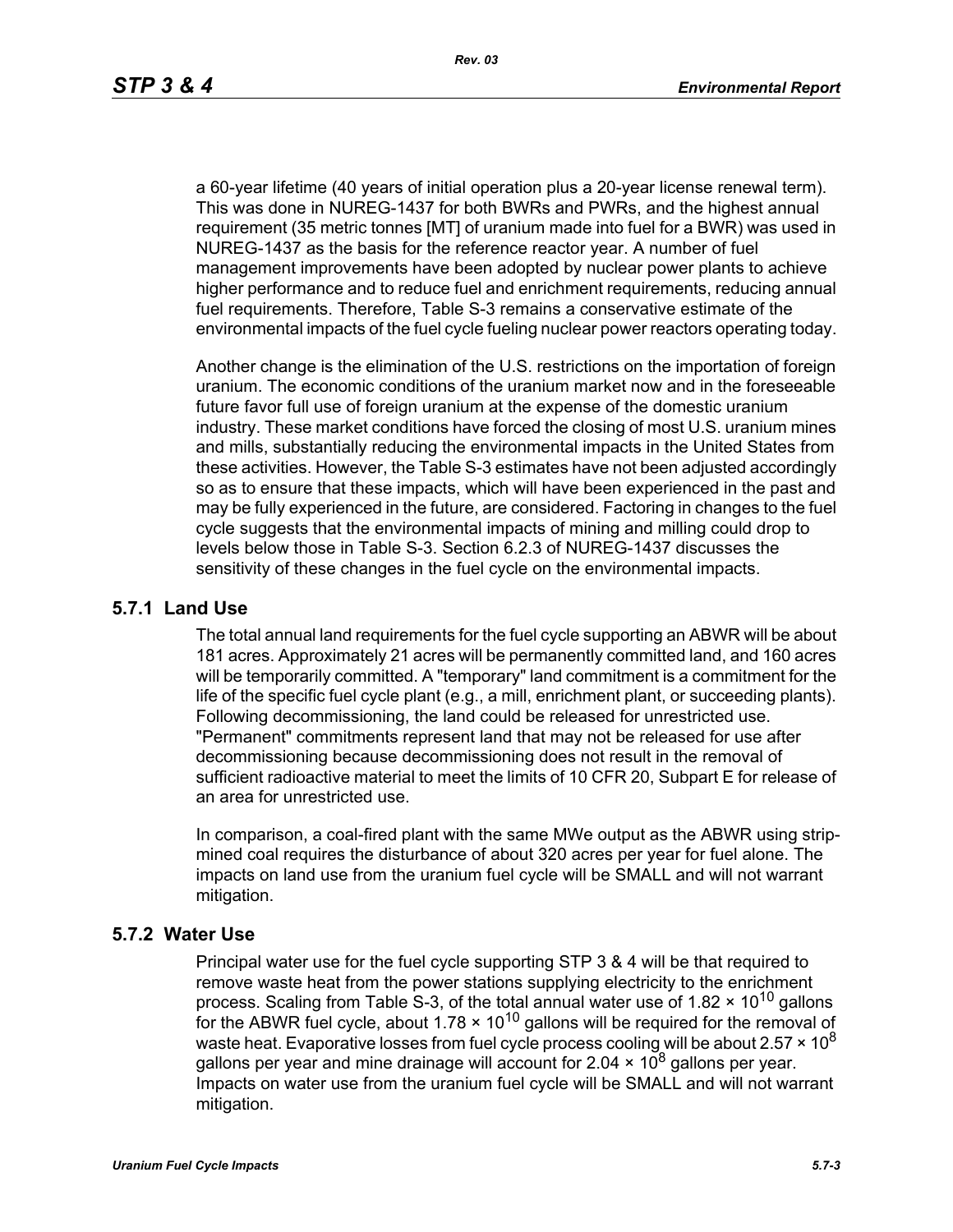## **5.7.3 Fossil Fuel Impacts**

Electric energy and process heat are required during various phases of the fuel cycle process. The electric energy is usually produced by the combustion of fossil fuel at conventional power plants. Electric energy associated with the fuel cycle represents about 5% of the annual electric power production of the reference reactor. Process heat is primarily generated by the combustion of natural gas. This gas consumption, if used to generate electricity, represents less than 0.4% of the electrical output of the reference reactor. The direct and indirect consumption of electric energy for fuel cycle operations would be small relative to the power production of the proposed units.

## **5.7.4 Chemical Effluents**

The quantities of liquid, gaseous, and particulate discharges associated with the fuel cycle processes are given in Table S-3 (Table 5.7-1) for the reference 1000-MWe LWR. The quantities of effluents for an ABWR will be approximately 60% greater than those in Table S-3 (Table 5.7-1). The principal effluents are  $SO_x$ , NO<sub>x</sub>, and particulates. Based on the U.S. Environmental Protection Agency's National Air Pollutant Emissions Estimates (Reference 5.7-3), these ABWR emissions constitute less than 0.052% of all  $SO_2$  emissions in 2005, and less than 0.012% of all  $NO_x$ emissions in 2005.

Liquid chemical effluents produced in the fuel cycle processes are related to fuel enrichment and fabrication and may be released to receiving waters. All liquid discharges into navigable waters of the United States from facilities associated with fuel cycle operations are subject to requirements and limitations set by an appropriate federal, state, regional, local, or tribal regulatory agency. Tailing solutions and solids are generated during the milling process and are not released in quantities sufficient to have a significant impact on the environment. Impacts from chemical effluents from the uranium fuel cycle will be SMALL and will not warrant mitigation.

## **5.7.5 Radioactive Effluents**

Radioactive gaseous effluents estimated to be released to the environment from waste management activities and certain other phases of the fuel cycle are set forth in Table S-3 (Table 5.7-1). Using Table S-3 data, Subsection 6.2.2.1 of NUREG-1437 estimates the 100-year environmental dose commitment to the U.S. population from the fuel cycle (excluding reactor releases and dose commitments due to radon-222 and technetium-99) to be about 400 person-rem per reference reactor year. The estimated dose commitment to the U.S. population will be approximately 640 personrem per year of operation for the ABWR.

Subsection 6.2.2.1 of NUREG-1437 estimates the additional whole body dose commitment to the U.S. population from radioactive liquid wastes effluents due to all fuel cycle operations (other than reactor operation) to be approximately 200 personrem per reference reactor year. The estimated dose commitment to the U.S. population will be approximately 320 person-rem per year of operation for the ABWR. Thus, the estimated 100-year environmental dose commitment to the U.S. population from radioactive gaseous and liquid releases from fuel cycle operations is approximately 960 person-rem to the whole body per reactor-year for the ABWR.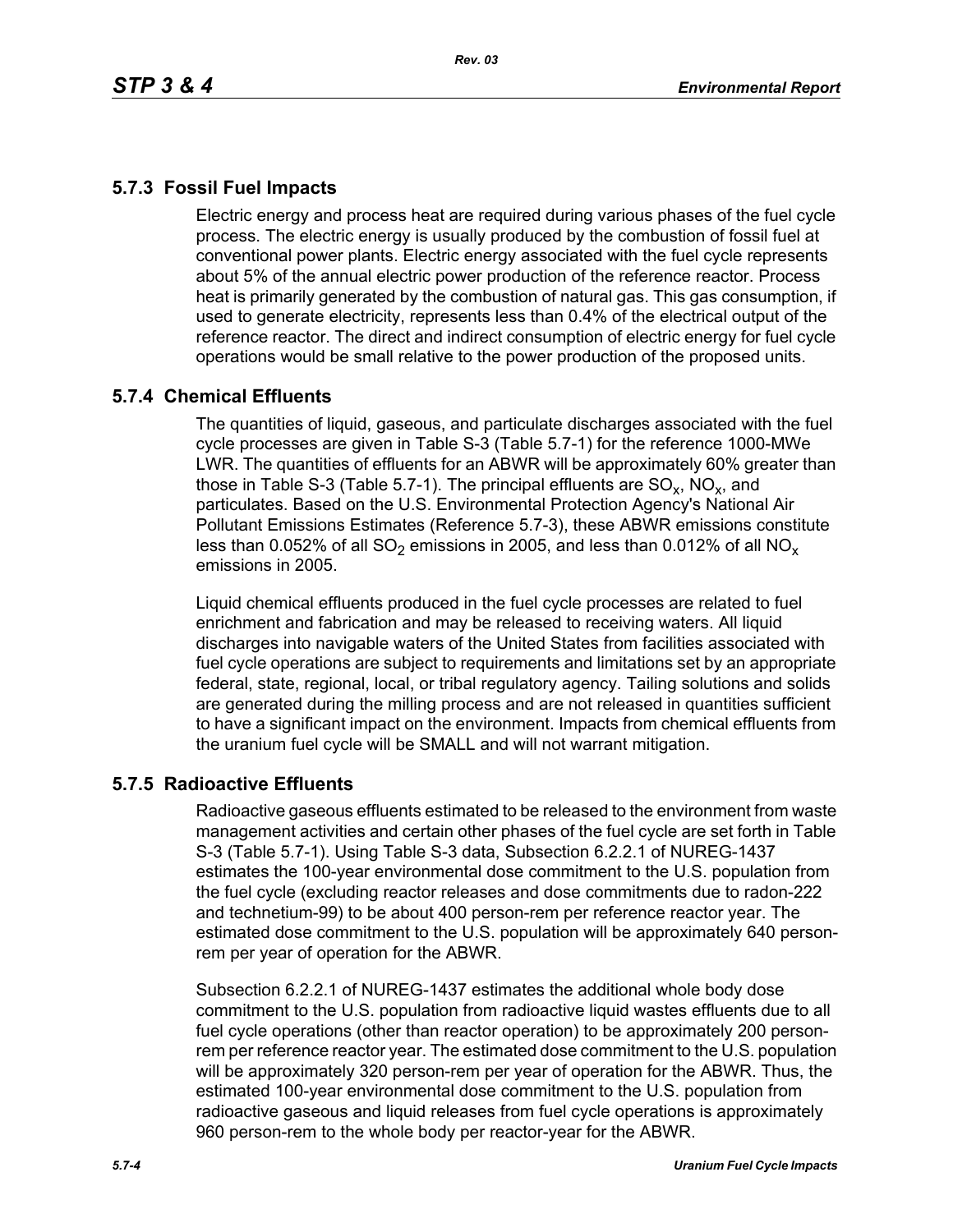The radiological impacts of radon-222 and technetium-99 releases are not included in Table S-3. Principal radon releases occur during mining and milling operations and as emissions from mill tailings. Principal technetium-99 releases occur as releases from the gaseous diffusion enrichment process. NRC provided an evaluation of these technetium-99 and radon-222 releases in NUREG-1437. STPNOC has reviewed the evaluation, considers it reasonable, and has provided it as part of this application for STP 3 & 4.

Section 6.2 of NUREG-1437 estimates radon-222 releases from mining and milling operations, and from mill tailings for a year of operation of the reference 1000-MWe LWR. The estimated releases of radon-222 for one ABWR are 8300 curies (Ci) per year. Of this total, approximately 78% will be from mining, 15% from milling, and 7% from inactive tails before stabilization. Radon releases from stabilized tailings were estimated to be 1.6 Ci per year for the ABWR; that is 60% greater than the NUREG-1437 estimate for the reference reactor year. The major risks from radon-222 are from exposure to the bone and lung, although there is a small risk from exposure to the whole body. The organ-specific dose weighting factors from 10 CFR 20 were applied to the bone and lung doses to estimate the 100-year dose commitment from radon-222 to the whole body. The 100-year estimated dose commitment from mining, milling, and tailings before stabilization for the ABWR will be approximately 1500 person-rem to the whole body. From stabilized tailing piles, the same estimated 100-year environmental dose commitment will be approximately 28 person-rem to the whole body.

NUREG-1437 considered the potential health effects associated with the releases of technetium-99 for the reference reactor. The estimated technetium-99 releases for the ABWR will be 0.011 Ci from chemical processing of recycled uranium hexafluoride before it enters the isotope enrichment cascade and 0.0080 Ci into groundwater from a high-level waste repository. The major risks from technetium-99 are from exposure of the gastrointestinal tract and kidneys, and a small risk from whole-body exposure. Applying the organ-specific dose weighting factors from 10 CFR 20 to the gastrointestinal tract and kidney doses, the total-body 100-year dose commitment from technetium-99 is estimated to be 160 person-rem for the ABWR.

Although radiation can cause cancer at high doses and high dose rates, no data unequivocally establish a relationship between cancer and low doses or low dose rates below approximately 10,000 person-rem. However, to be conservative, radiation protection experts assume that any amount of radiation may pose some risk of cancer, or a severe hereditary effect, and that higher radiation exposures create higher risks. Therefore, a linear, no-threshold dose response relationship is used to describe the relationship between radiation dose and detrimental effects. Simply stated, any increase in dose, no matter how small, results in an incremental increase in health risk. A recent report by the National Academy of Sciences (Reference 5.7-4) supports the linear, no-threshold dose response model.

Based on this model, risk to the public from radiation exposure can be estimated using the nominal probability coefficient (730 fatal cancers, nonfatal cancers, or severe hereditary effects per 1  $\times$  10<sup>6</sup> person-rem) from the International Commission on Radiation Protection (ICRP) Publication 60 (Reference 5.7-5). This coefficient,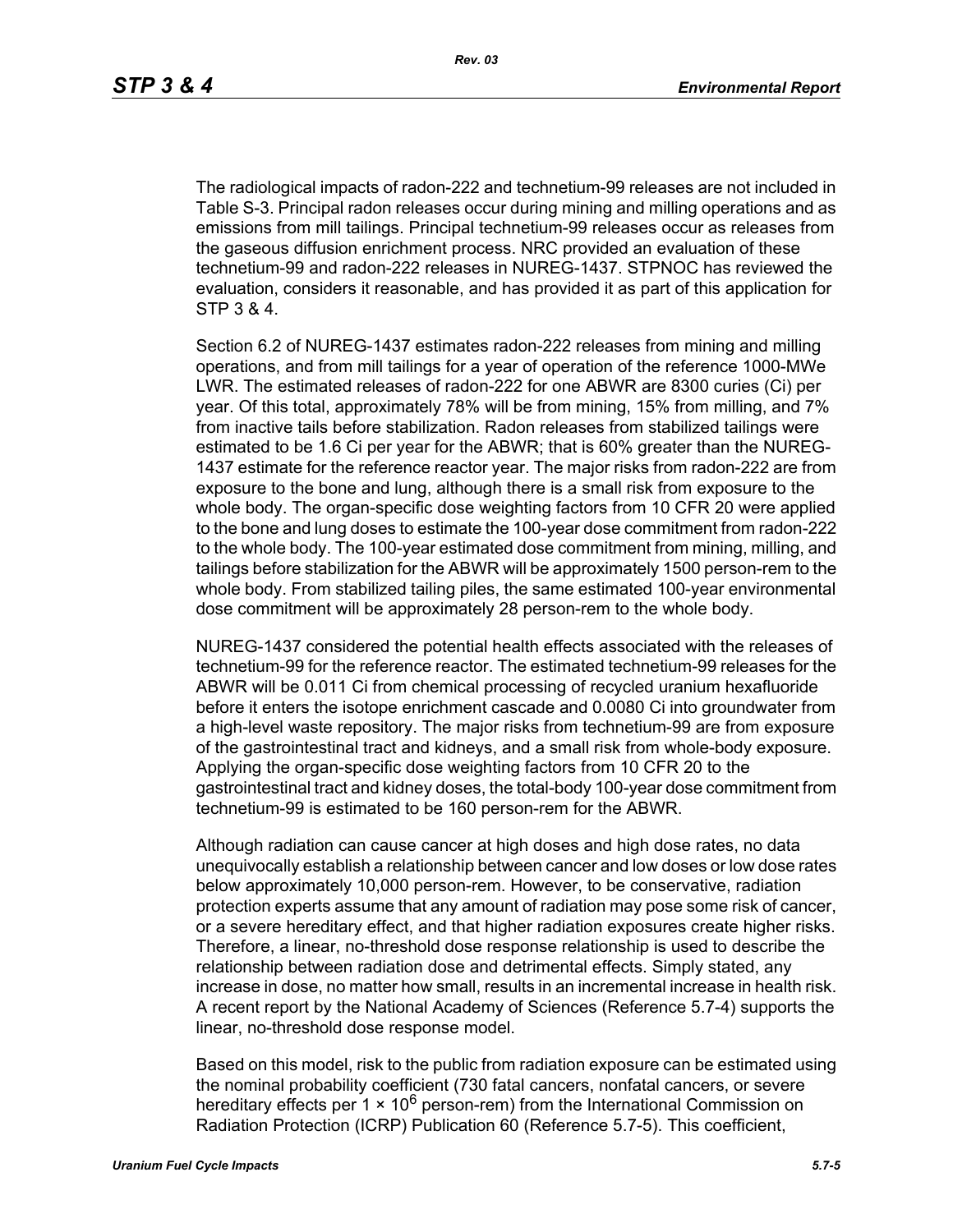*Rev. 03*

multiplied by the sum of the estimated whole-body population doses estimated above for the ABWR, approximately 2600 person-rem per year, estimates that the U.S. population could incur a total of approximately 1.9 fatal cancers, nonfatal cancers, or severe hereditary effects from the annual fuel cycle for the ABWR. This risk is small compared to the number of fatal cancers, nonfatal cancers, and severe hereditary effects that will be estimated to occur in the U.S. population annually from exposure to natural sources of radiation using the same risk estimation methods.

Based on these analyses, STPNOC concludes that the environmental impacts of radioactive effluents from the fuel cycle will be SMALL and will not warrant mitigation.

### **5.7.6 Radioactive Waste**

The quantities of radioactive waste (low-level, high-level, and transuranic wastes) associated with fuel cycle processes are presented in Table S-3 (Table 5.7-1). For lowlevel waste disposal, NRC notes in 10 CFR 51.51(b) that there will be no significant radioactive releases to the environment. For high-level and transuranic wastes, NRC notes that these wastes are to be disposed at a repository, such as the candidate repository at Yucca Mountain, Nevada. No release to the environment is expected to be associated with such disposal because all of the gaseous and volatile radionuclides contained in the spent fuel are assumed to be released to the atmosphere before disposal of the waste.

There is some uncertainty associated with the high-level waste and spent fuel disposal component of the fuel cycle. The regulatory limits for offsite releases of radionuclides for the current candidate repository site have not been finalized. However, NRC has assumed that limits would be developed along the line of the 1995 National Academy of Sciences report, "Technical Bases for Yucca Mountain Standards" (Reference 5.7- 6), and that in accordance with the Commission's Waste Confidence Decision (10 CFR 51.23), a repository can and likely will be developed at some site that will comply with such limits, with peak doses to virtually all individuals of 100 person-rem per year or less (Reference 5.7-1). It is reasonable to conclude that the offsite radiological impacts of spent fuel and high-level waste disposal would not be sufficiently great to preclude construction of new units at the STP site.

For the reasons stated above, STPNOC concludes that the environmental impacts of radioactive waste disposal will be SMALL and will not warrant mitigation.

## **5.7.7 Occupational Dose**

The estimated occupational dose attributable to all phases of the fuel cycle is approximately 960 person-rem per year for the ABWR. This is based on a 600 personrem-per-year occupational dose estimate attributable to all phases of the fuel cycle for the reference reactor (Reference 5.7-1). The dose to any individual worker would be maintained within the dose limit of 10 CFR 20, which is five rem per year. The environmental impacts from this occupational dose would be SMALL.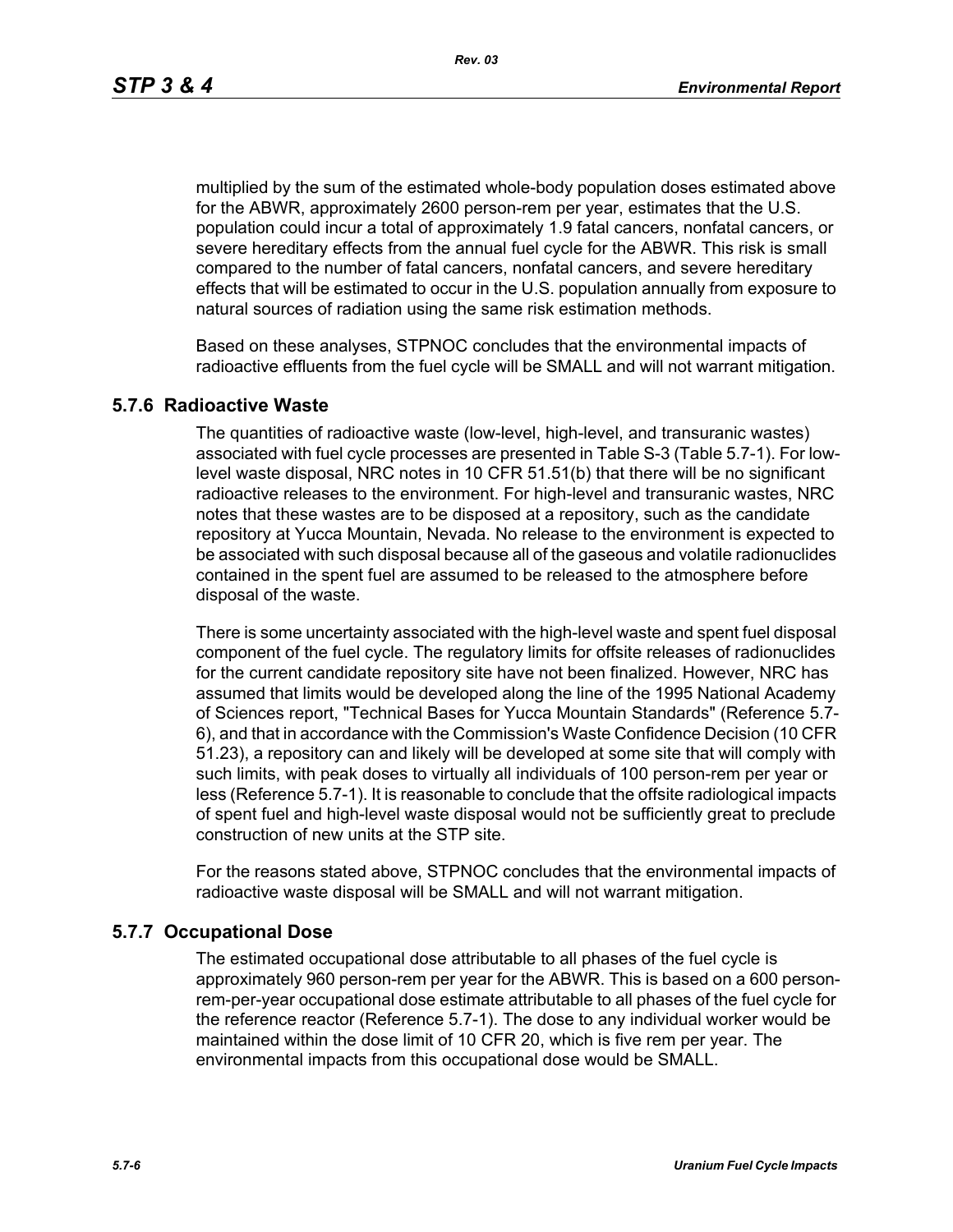## **5.7.8 Transportation**

The transportation dose to workers and the public totals about 2.5 person-rem per year for the reference reactor as presented in Table S-3 (Table 5.7-1). This corresponds to a dose of 4.0 person-rem per year for the ABWR. Estimated dose to workers is below established safe limit. For comparative purposes, the estimated collective dose from natural background radiation to the population within 50 miles of the STP site is 75,000 person-rem per year. On the basis of this comparison, STPNOC concludes that environmental impacts of transportation from the fuel cycle will be SMALL and will not warrant mitigation.

### **5.7.9 Summary**

STPNOC evaluated the environmental impacts of the uranium fuel cycle as given in Table S-3 and considered the effects of radon-222 and technetium-99 releases based on the information presented in NUREG-1437. For determination of "small radiological impact" compliance with dose and release levels were utilized. Arguments based on comparison with natural background radiation were used only where dose and release levels cannot be established without great uncertainty, e.g., for large populations. NUREG-1437, Vol. 1, Section 6.2.4 Conclusions, in the paragraph states that "The aggregate nonradiological impact of the uranium fuel cycle resulting from the renewal of an operating license on any plant is small". Based on this evaluation, STPNOC concludes that the impacts associated with the uranium fuel cycle would be SMALL, and mitigation would not be warranted.

### **5.7.10 References**

- 5.7-1 "Generic Environmental Impact Statement for License Renewal of Nuclear Plants, Section 6.2, 'Impacts of the Uranium Fuel Cycle,'" NUREG-1437, Volume 1, May 1996.
- 5.7-2 "Generic Environmental Impact Statement for License Renewal of Nuclear Plants, Section 6.3, 'Transportation', and Table 9.1, 'Summary of findings on NEPA issues for license renewal of nuclear power plants,'" NUREG-1437, Volume 1, Addendum 1, August 1999.
- 5.7-3 "National Air Pollutant Emissions Estimates (fires and dust excluded) for Major Pollutants," EPA 2006. Available at http://earth1.epa.gov/airtrends/pdfs/table3.pdf, accessed January 29, 2007.
- 5.7-4 "Health Risks from Exposure to Low Levels of Ionizing Radiation: BEIR VII – Phase 2," Committee to Assess Health Risks From Exposure to Low Levels of Ionizing Radiation, Board on Radiation Effects Research, Division of Earth and Life Studies, National Research Council, National Academy Press, Washington D.C, 2006, NAS 2006. Available at http://www.nap.edu/books/030909156X/html.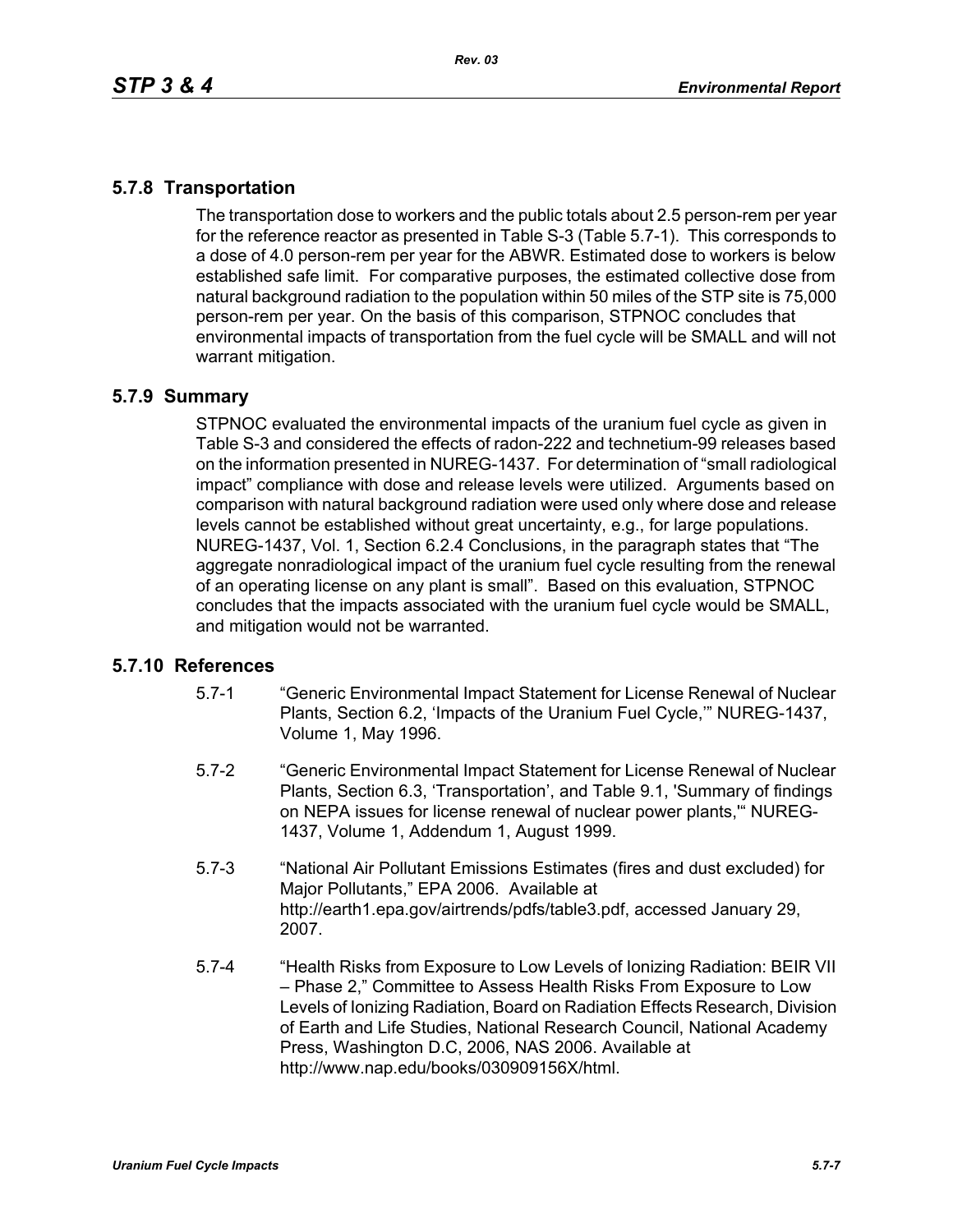- 5.7-5 "1990 Recommendations of the International Commission of Radiological Protection, ICRP Publication 60, Annals of the ICRP 21(1-3)," ICRP 1991, Pergammon Press, New York, New York, 1991.
- 5.7-6 "Technical Bases for Yucca Mountain Standards," Committee on Technical Bases for Yucca Mountain Standards, Board on Radioactive Waste Management, Commission on Geosciences, Environment, and Resources, National Research Council, National Academy Press, Washington D.C., 1995, NAS 1995. Available at http://books.nap.edu/books/0309052890/html/R1.html#pagetop.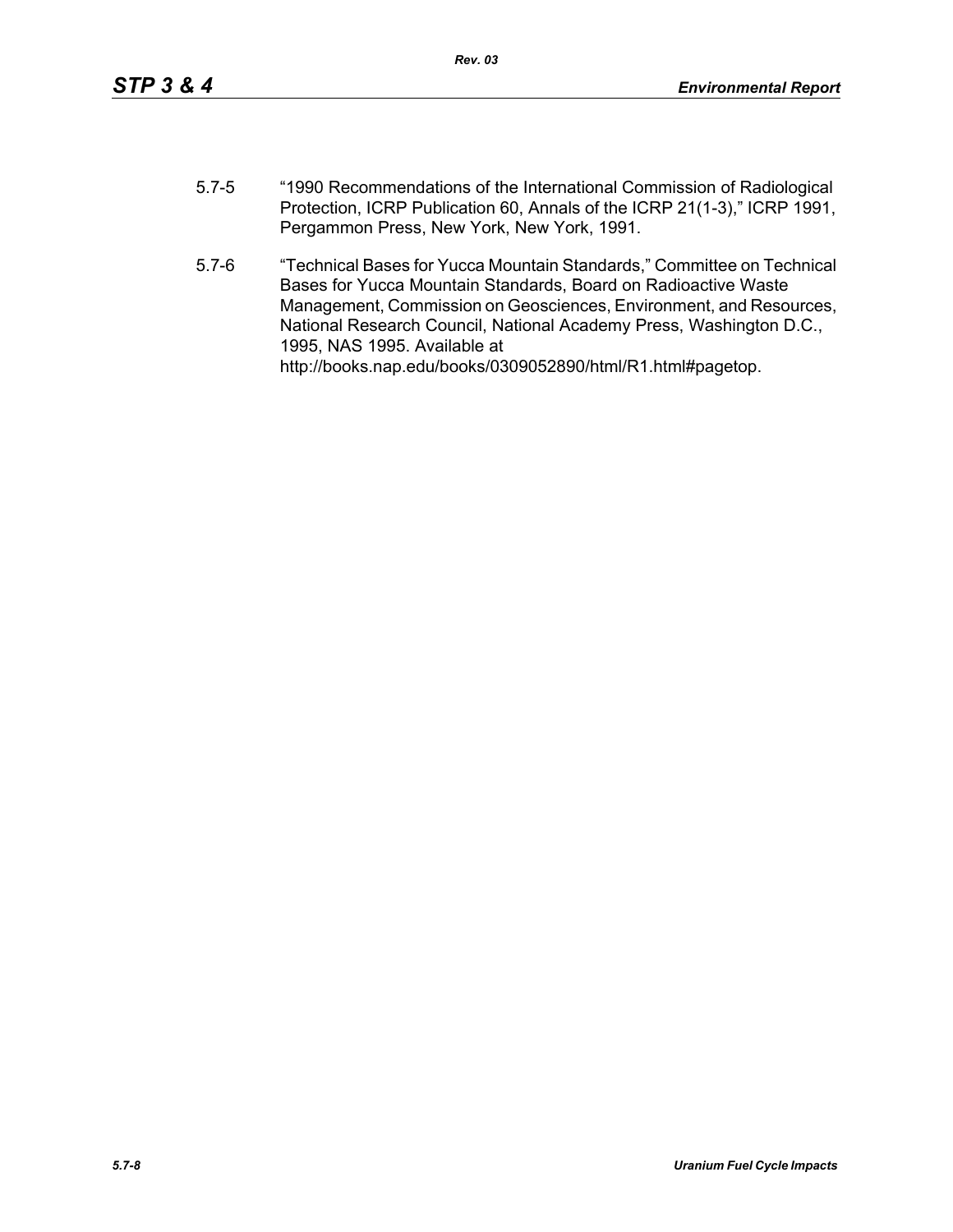| <b>Environmental Considerations</b>      | <b>Reference</b><br><b>Reactor</b> | <b>ABWR</b> |
|------------------------------------------|------------------------------------|-------------|
| <b>Natural Resource Use</b>              |                                    |             |
| Land (acres)                             |                                    |             |
| Temporarily committed [2]                | 100                                | 160         |
| Undisturbed area                         | 79                                 | 127         |
| Disturbed area                           | 22                                 | 35          |
| Permanently committed                    | 13                                 | 21          |
| Overburden moved (millions of MT)        | 2.8                                | 4.5         |
| Water (millions of gallons)              |                                    |             |
| Discharged to air                        | 160                                | 257         |
| Discharged to water bodies               | 11,090                             | 17,800      |
| Discharged to ground                     | 127                                | 204         |
| Total                                    | 11,377                             | 18,200      |
| <b>Fossil Fuel</b>                       |                                    |             |
| Electrical energy (thousands of MW-hour) | 323                                | 520         |
| Equivalent coal (thousands of MT)        | 118                                | 190         |
| Natural gas (millions of scf)            | 135                                | 220         |
| Gases (including entrainment) [3]        |                                    |             |
| $SO_{x}$                                 | 4400                               | 7050        |
| $NO_x$ [4]                               | 1190                               | 1910        |
| hydrocarbons                             | 14                                 | 22          |
| CO                                       | 29.6                               | 47          |
| particulates                             | 1154                               | 1850        |
| Other gases                              |                                    |             |
| F                                        | 0.67                               | 1.1         |
| HCI                                      | 0.014                              | 0.022       |

|  |  | Table 5.7-1  Uranium Fuel Cycle Environmental Data [1] |  |
|--|--|--------------------------------------------------------|--|
|--|--|--------------------------------------------------------|--|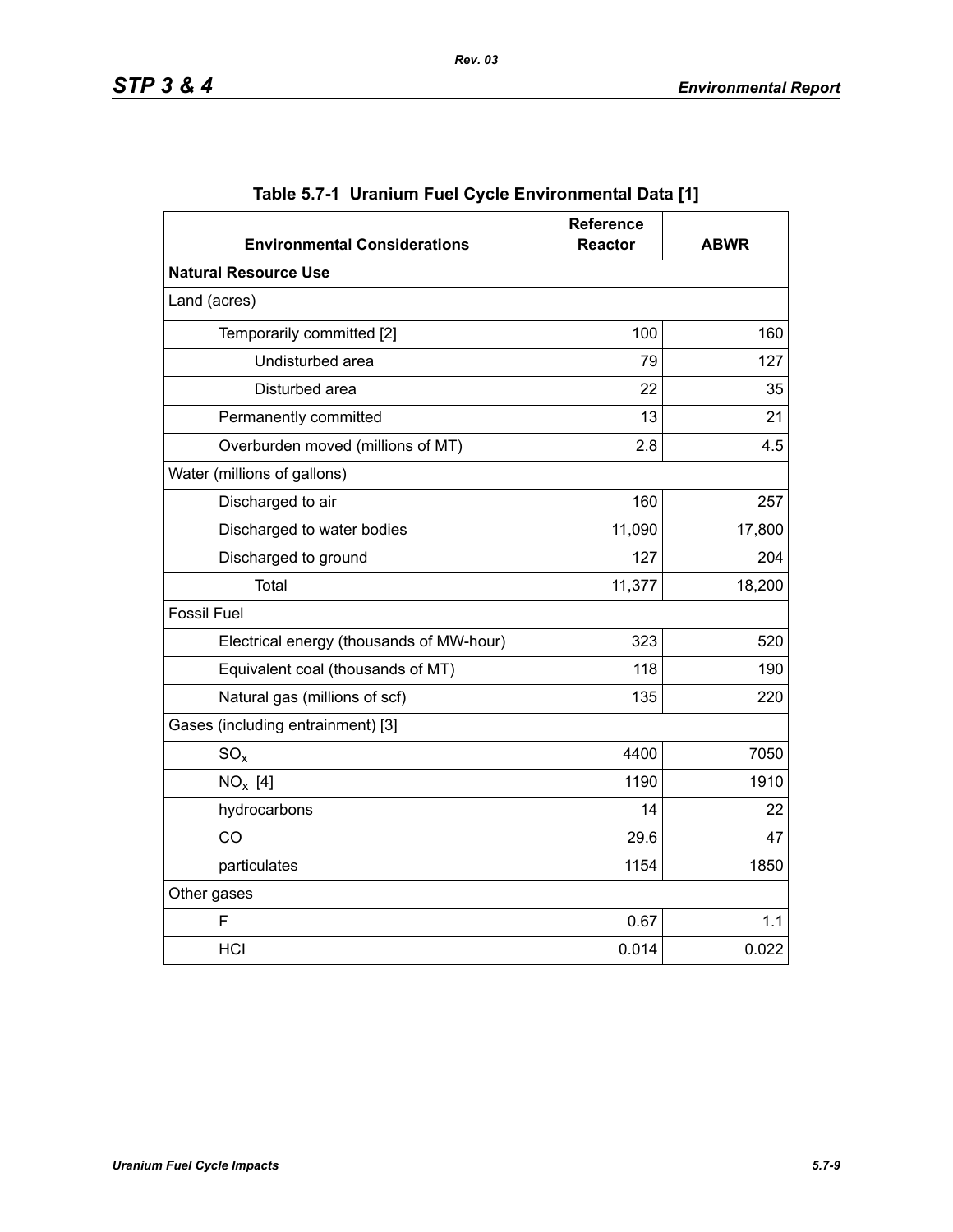| <b>Environmental Considerations</b>  | <b>Reference</b><br><b>Reactor</b> | <b>ABWR</b> |
|--------------------------------------|------------------------------------|-------------|
| Liquid                               |                                    |             |
| SO <sub>4</sub>                      | 9.9                                | 16          |
| NO <sub>3</sub>                      | 25.8                               | 41          |
| fluoride                             | 12.9                               | 21          |
| $Ca++$                               | 5.4                                | 8.7         |
| $CI-$                                | 8.5                                | 14          |
| $Na+$                                | 12.1                               | 19          |
| NH <sub>3</sub>                      | 10                                 | 16          |
| Fe                                   | 0.4                                | 0.64        |
| Tailings solutions (thousands of MT) | 240                                | 380         |
| Solids                               | 91,000                             | 146,000     |
| Effluents - Radiological (curies)    |                                    |             |
| Gases (including entrainment)        |                                    |             |
| $\overline{222}$ Rn                  | [5]                                | [5]         |
| $\overline{^{226}}$ Ra               | 0.02                               | 0.032       |
| $230$ Th                             | 0.02                               | 0.032       |
| U                                    | 0.034                              | 0.055       |
| $3H$ (thousands)                     | 18.1                               | 29          |
| $\overline{^{14}C}$                  | 24                                 | 38          |
| 85Kr (thousands)                     | 400                                | 640         |
| $\overline{106}$ Ru                  | 0.14                               | 0.22        |
| 129 <sub>l</sub>                     | 1.3                                | 2.1         |
| 131                                  | 0.83                               | 1.3         |
| $\overline{99}$ Tc                   | [5]                                | [5]         |
| Fission products and TRU             | 0.203                              | 0.33        |